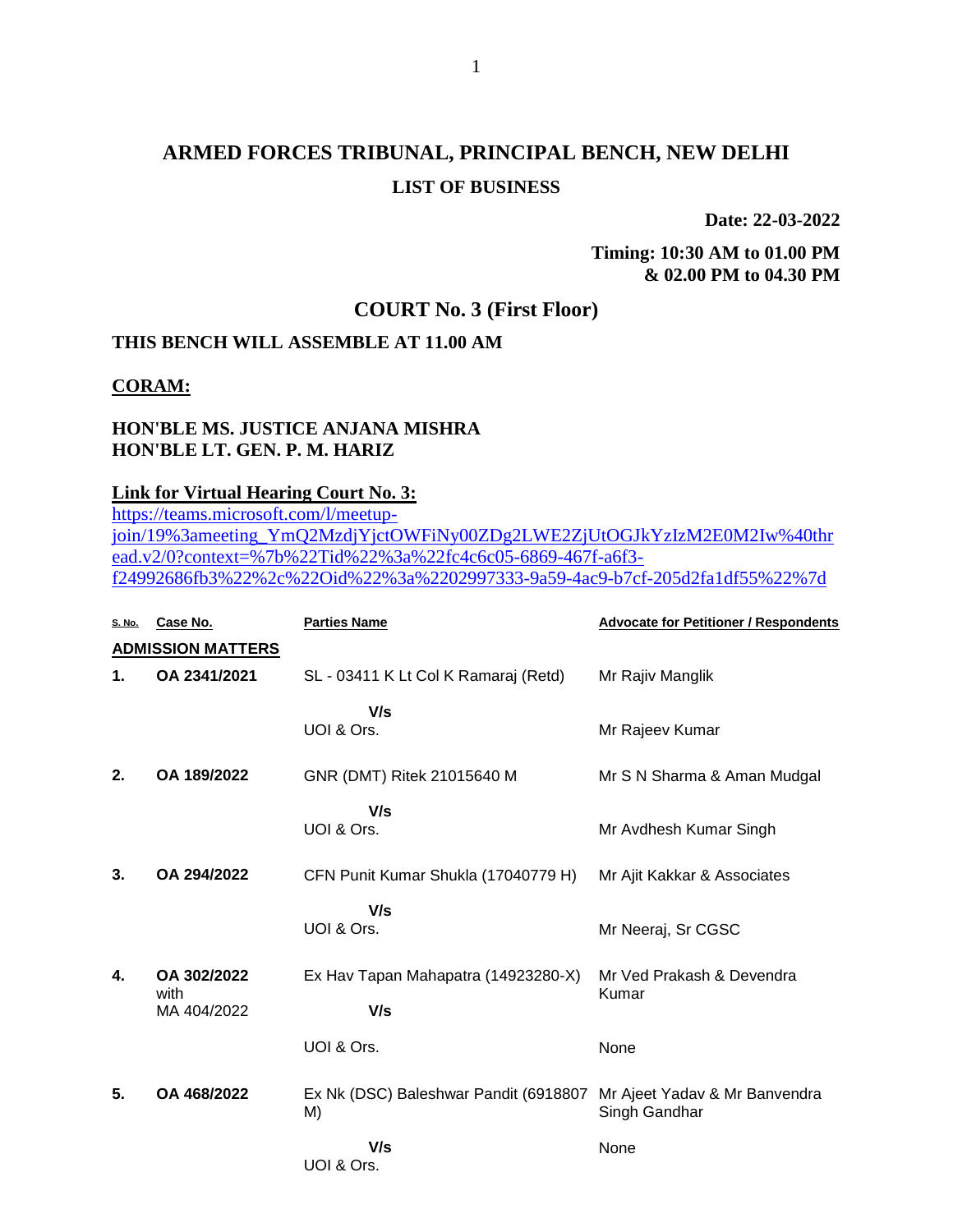| 6.  | OA 469/2022         | Ex Nk (DSC) Vikram Singh (14567518 Y) Mr Ajeet Yadav & Mr Banvendra | Singh Gandhar            |
|-----|---------------------|---------------------------------------------------------------------|--------------------------|
|     |                     | V/s<br>UOI & Ors.                                                   | None                     |
| 7.  | OA 470/2022         | Sub Ashok Kumar Malik (Retd)                                        | Mr Manoj Kumar Gupta     |
|     |                     | V/s<br>UOI & Ors.                                                   | None                     |
| 8.  | OA 471/2022         | Ex JWO Arunesh Kumar Shukla<br>$(683340-F)$                         | Mr Bijendra Kumar Pathak |
|     |                     | V/s<br>UOI & Ors.                                                   | None                     |
| 9.  | OA 472/2022         | Trilochan Pradhan (Ex Wo 679232-G)                                  | Mr Bijendra Kumar Pathak |
|     |                     | V/s<br>UOI & Ors.                                                   | None                     |
| 10. | OA 473/2022         | Nk/DSC Pradeep Kumar (Retd)<br>(13974064W                           | Mr. US Maurya            |
|     |                     | V/s<br>UOI & Ors.                                                   | None                     |
| 11. | OA 474/2022<br>with | 3180931M Ex Sep Mohan Ram                                           | Mr Virender Singh Kadian |
|     | MA 597/2022         | V/s<br>UOI & Ors.                                                   | None                     |
|     |                     |                                                                     |                          |
| 12. | OA 475/2022         | Ex JWO Prabhat Pathak (708062-S)                                    | Mr Bijendra Kumar Pathak |
|     | with<br>MA 598/2022 | V/s<br>UOI & Ors.                                                   | None                     |
| 13. | OA 476/2022         | (788543) Cpl Anikesh Kumar (Retd)                                   | Mr Raj Kumar             |
|     | with<br>MA 599/2022 | V/s<br>UOI & Ors.                                                   | None                     |
| 14. | OA 477/2022         | Ex JWO Kedar Nath Yadava (627881 L)                                 | Mr Virender Singh Kadian |
|     | with<br>MA 600/2022 | V/s<br>UOI & Ors.                                                   | None                     |
| 15. | OA 478/2022         | Ex ERA III Ashok Kumar Sharma 88172                                 | Ms Archana Ramesh        |
|     | with<br>MA 601/2022 | V/s<br>UOI & Ors.                                                   | None                     |
| 16. | OA 479/2022<br>with | Ex Sep Bani Singh No. 4571014L                                      | Mr. Subhash Chand Tomar  |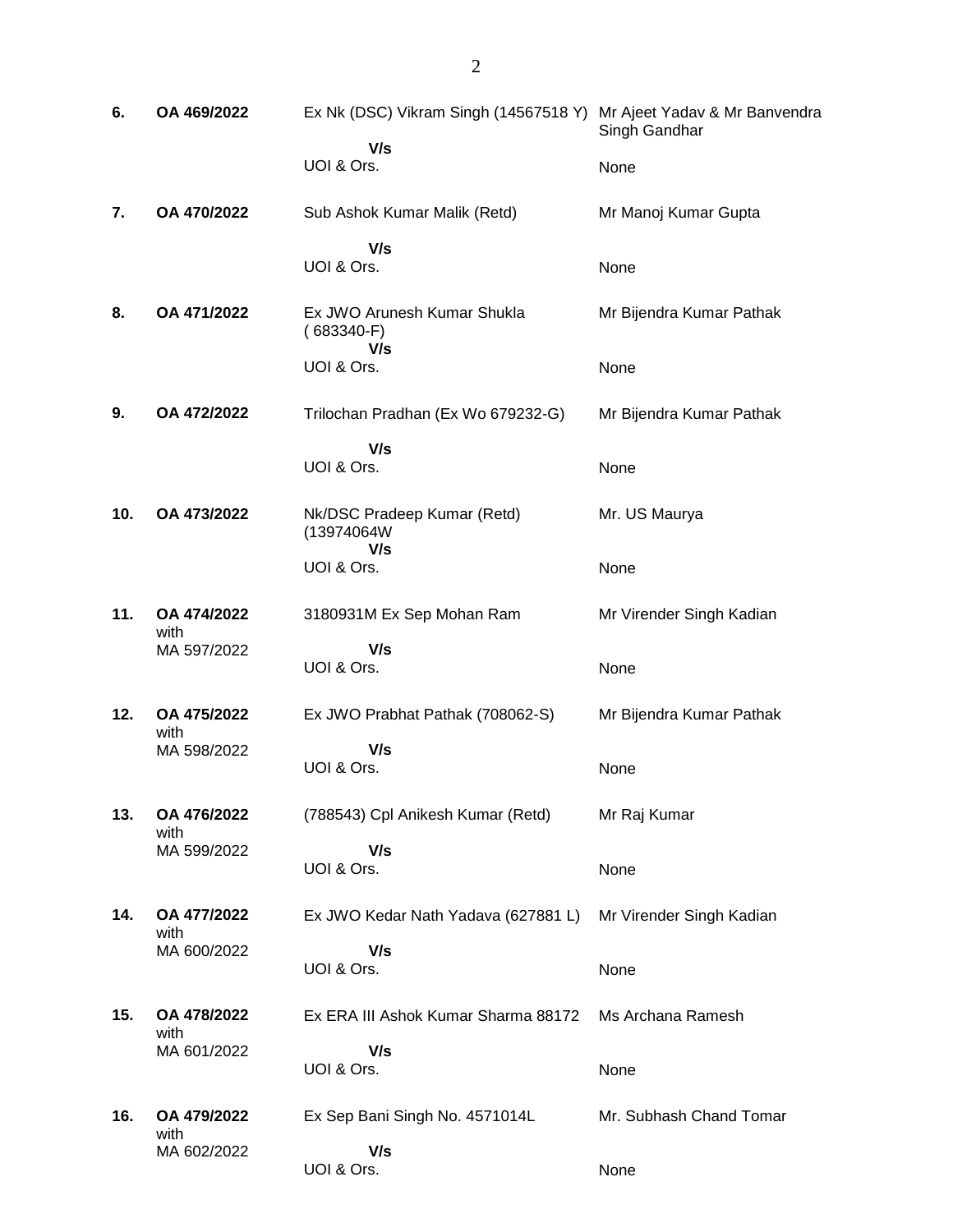| 17. | OA 480/2022         | Ex Sep Rohit Gujran (2511359 W)                                  | Mr Virender Singh Kadian     |
|-----|---------------------|------------------------------------------------------------------|------------------------------|
|     |                     | V/s<br>UOI & Ors.                                                | None                         |
| 18. | OA 481/2022         | Ex Nk Kartar Chand (14480423 H)                                  | Mr Virender Singh Kadian     |
|     |                     | V/s<br>UOI & Ors.                                                | None                         |
| 19. | OA 484/2022         | 15471278L Ex DFR/OPR Sunder Singh                                | Mr. VS Kadian                |
|     |                     | V/s<br>UOI & Ors.                                                | None                         |
| 20. | OA 485/2022         | MWO (Retd) Kamalesh Kumar Dwivedi<br>(692454 R)                  | Mr Rohit Pratap & Associates |
|     |                     | V/s<br>UOI & Ors.                                                | None                         |
| 21. | OA 486/2022         | 683465-H MWO (Retd) Ram Naval<br>Verma                           | Mr Rohit Pratap & Associates |
|     |                     | V/s<br>UOI & Ors.                                                | None                         |
| 22. | OA 487/2022         | (677295 A) JWO Atma Prakash<br>Srivastava MT/Fit (Retd)          | Mr Rakesh Kumar Yadav        |
|     |                     | V/s                                                              |                              |
|     |                     | UOI & Ors.                                                       | None                         |
| 23. | OA 488/2022         | HFO Pradeep Kumar (674649) Retd                                  | Mr B P Vaishnav & Associates |
|     |                     | V/s<br>UOI & Ors.                                                | None                         |
| 24. | OA 497/2022<br>with | 5447697 Nk (DSC) Santosh Thapa Retd                              | Mr. Manoj Kr Gupta           |
|     | MA 611/2022         | V/s<br>UOI & Ors.                                                | None                         |
| 25. | OA 498/2022         | Wg Cdr Sunil Kumar (Retd) (26389-R)                              | Mr. Ajit Kakkar & Associates |
|     | with<br>MA 612/2022 | V/s                                                              |                              |
|     |                     | UOI & Ors.                                                       | None                         |
| 26. | OA 499/2022<br>with | EX WO Ashim Kumar Sarkar (669624-G) Mr. Ajit Kakkar & Associates |                              |
|     | MA 613/2022         | V/s<br>UOI & Ors.                                                | None                         |